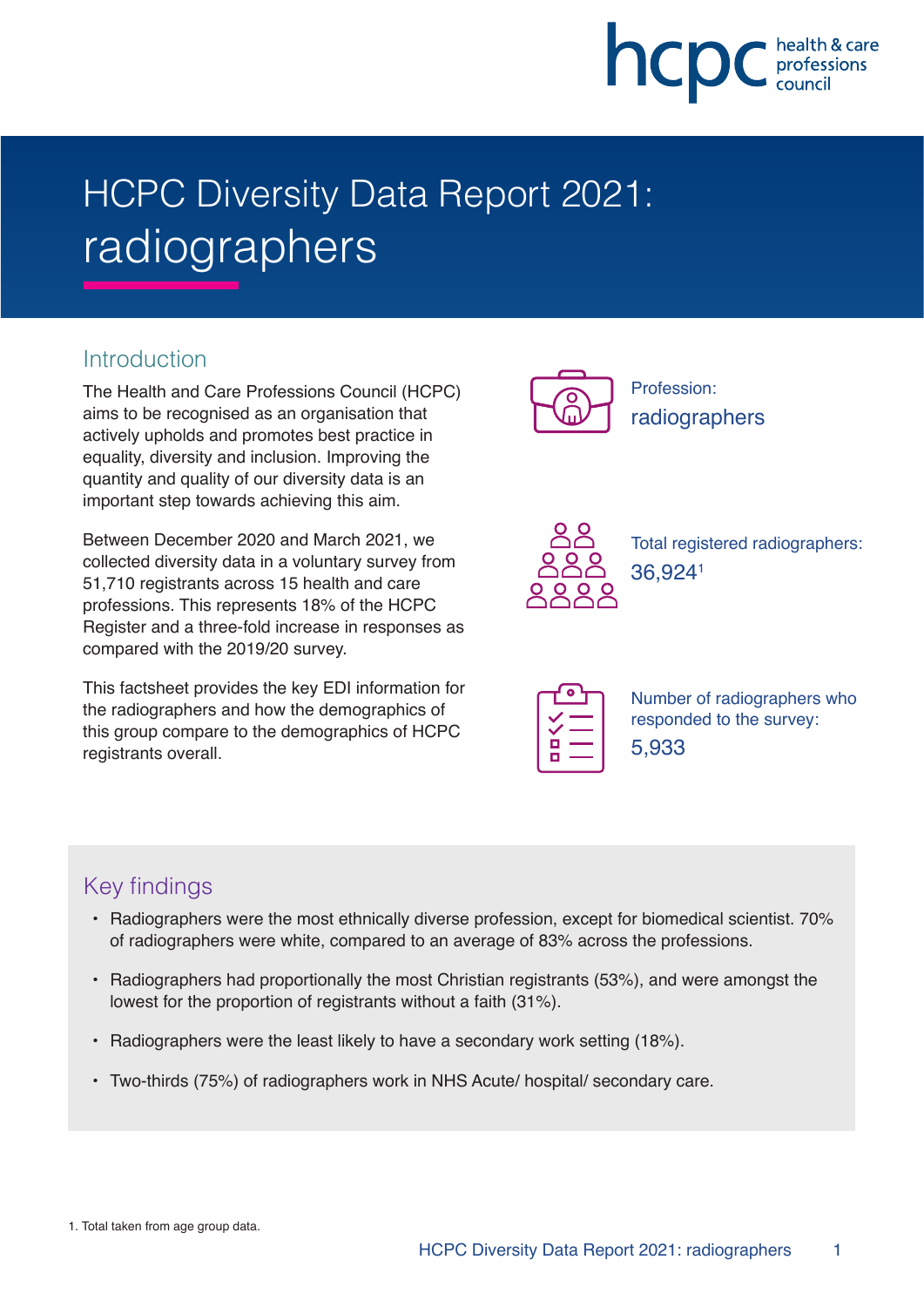# Radiographers - Key findings

**70%**



**11%** Black

> **2%** Mixed



**18%**

Registrants with at least one secondary work setting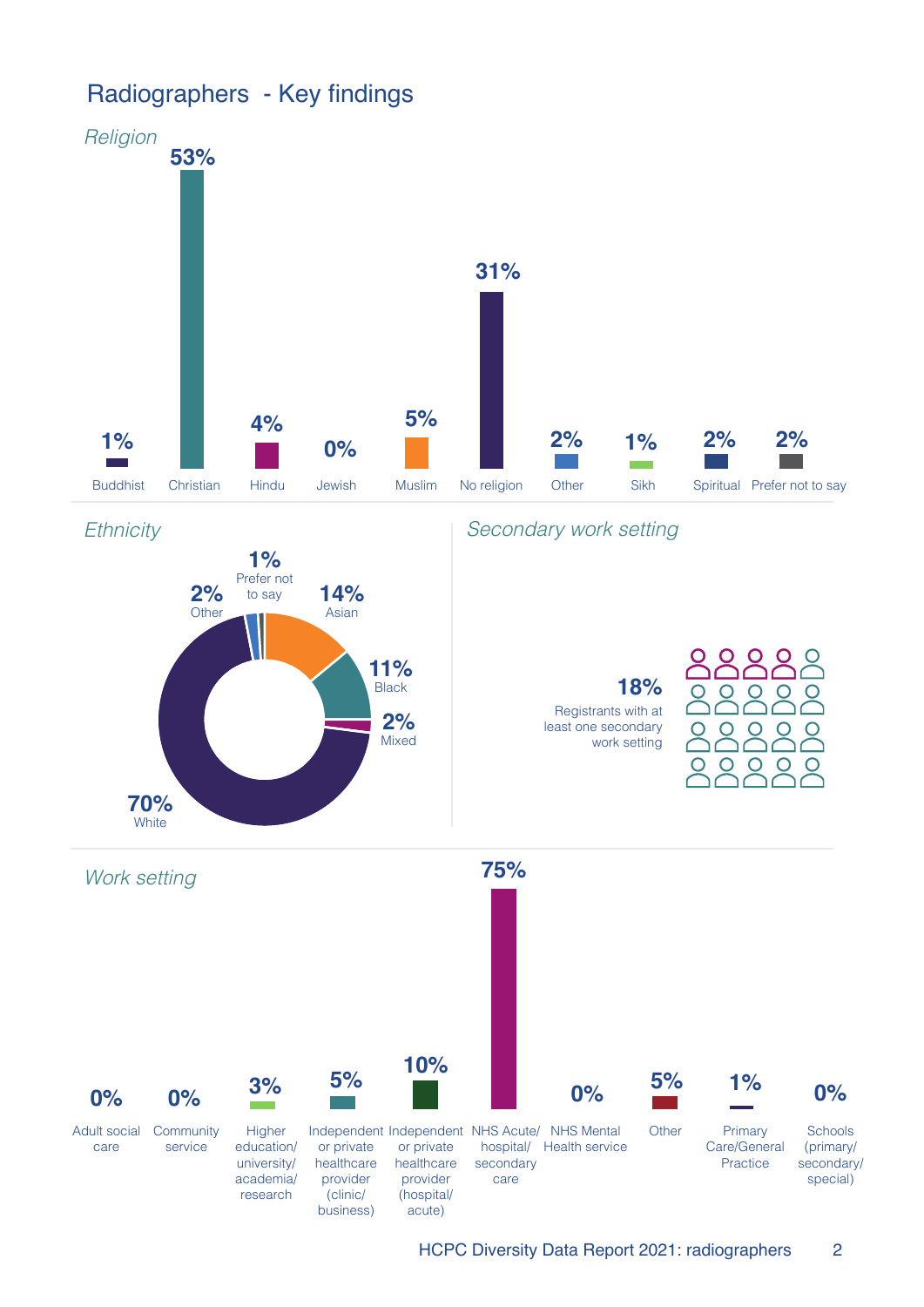## Age

#### Count and proportion of respondents by age group:

|                      | Under 25 |      | 25-34 years |      |        | 35-44 years |        | <b>45-54 years</b> |        | 55-64 years   |       | 65 and<br>over |    |
|----------------------|----------|------|-------------|------|--------|-------------|--------|--------------------|--------|---------------|-------|----------------|----|
|                      | Count    | $\%$ | Count       | $\%$ | Count  | $\%$        | Count  | $\%$               | Count  | $\frac{9}{6}$ | Count | $\%$           |    |
| <b>Radiographers</b> | 2,363    | 6    | 12,037      | 33   | 9.732  | 26          | 6,740  | 18                 | 5,110  | 14            | 942   | 3              | 40 |
| All professions      | 11.853   | 4    | 78.796      | 27   | 84.390 | 29          | 65.492 | 23                 | 40.694 | 14            | 7.956 | 3              | 42 |

## **Disability**

Count and proportion of respondents by disability:

|                 | <b>Disabled</b> |   | <b>Not disabled</b> |               | Prefer not to say |      |
|-----------------|-----------------|---|---------------------|---------------|-------------------|------|
|                 | $\%$<br>Count   |   | Count               | $\frac{0}{0}$ | Count             | $\%$ |
| Radiographers   | 407             |   | 5,443               | 92            | 46                |      |
| All professions | 4,188           | 8 | 47,005              | 91            | 517               |      |

#### **Ethnicity**

Count and proportion of respondents by ethnic origin:

|                 | <b>Asian</b> |               | <b>Black</b> |      | <b>Mixed</b> |                | <b>White</b> |               | <b>Other</b> |      | <b>Prefer not to</b><br>say |      |
|-----------------|--------------|---------------|--------------|------|--------------|----------------|--------------|---------------|--------------|------|-----------------------------|------|
|                 | Count        | $\frac{9}{6}$ | Count        | $\%$ |              | $\%$           | Count        | $\frac{9}{6}$ | Count        | $\%$ | Count                       | $\%$ |
| Radiographers   | 826          | 14            | 659          | 11   | 117          | $\overline{c}$ | 4,133        | 70            | 109          | 2    | 52                          |      |
| All professions | 3,993        | 8             | 2,368        | 5    | 1,245        | 2              | 42.755       | 83            | 890          | 2    | 458                         |      |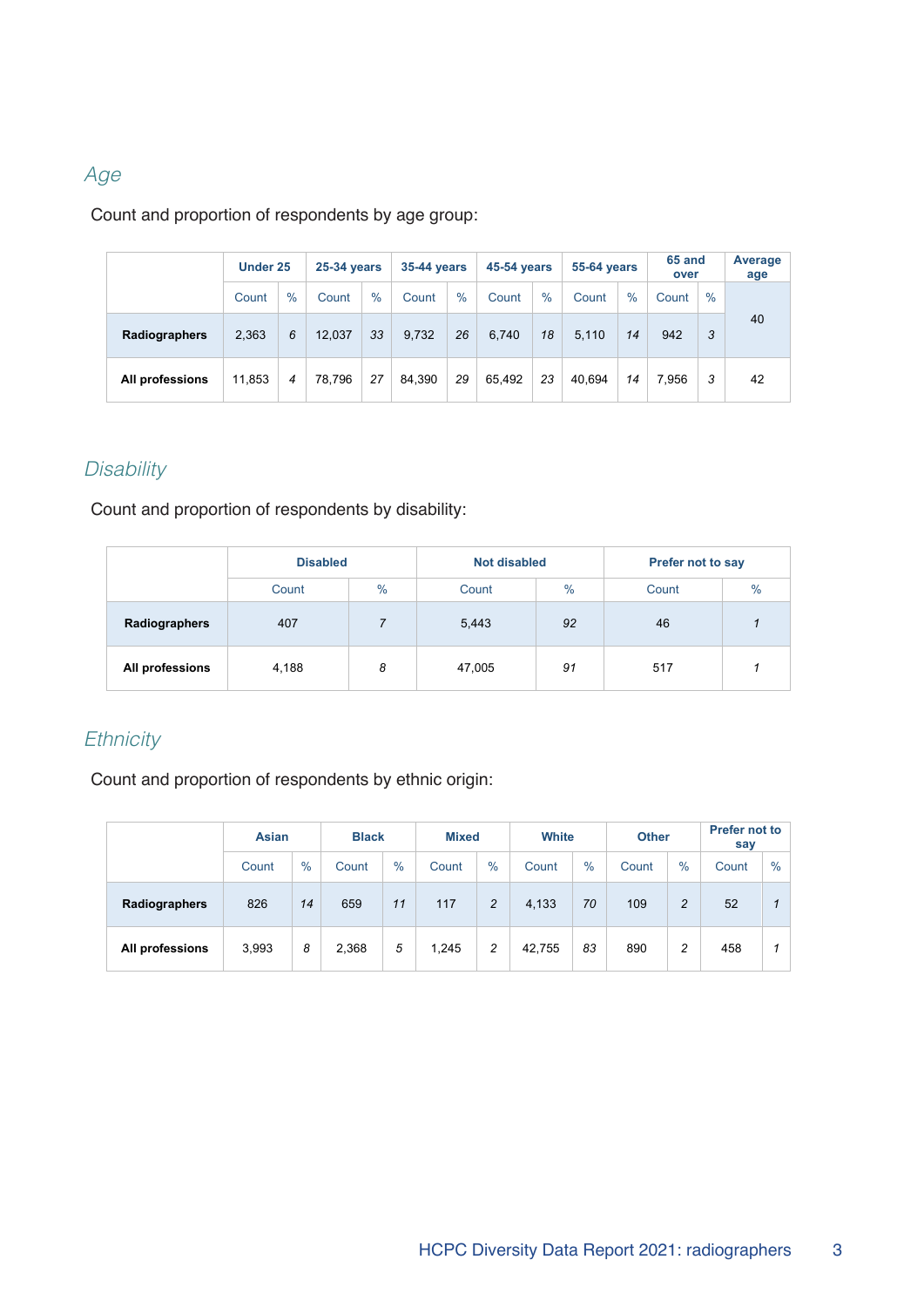#### Gender

Count and proportion of respondents by gender:

|                 | <b>Woman</b><br>$\frac{0}{0}$<br><b>Count</b> |    | Man          |    | <b>Other</b> |      | <b>Prefer not to say</b> |               |  |
|-----------------|-----------------------------------------------|----|--------------|----|--------------|------|--------------------------|---------------|--|
|                 |                                               |    | <b>Count</b> |    | <b>Count</b> | $\%$ | <b>Count</b>             | $\frac{9}{6}$ |  |
| Radiographers   | 4,351                                         | 74 | 1,514        | 26 | 14           | 0    | 17                       | 0             |  |
| All professions | 39,146                                        | 76 | 12,175       | 24 | 174          | 0    |                          | 0             |  |

Count and proportion of responses to "Do you consider yourself to fall under the protected characteristic of 'pregnancy & maternity', as per the Equality Act 2010?"

|                 | <b>Yes</b><br>$\frac{0}{0}$<br>Count |   | <b>No</b> |               | Prefer not to say |      |  |
|-----------------|--------------------------------------|---|-----------|---------------|-------------------|------|--|
|                 |                                      |   | Count     | $\frac{0}{0}$ | Count             | $\%$ |  |
| Radiographers   | 8<br>453                             |   | 5,360     | 91            | 83                |      |  |
| All professions | 3,098                                | 6 | 48,088    | 93            | 529               |      |  |

# Religion

Count and proportion of respondents by religion or belief:

|                    | <b>Buddhist</b> | <b>Christian</b> | <b>Hindu</b> | <b>Jewish</b> | <b>Muslim</b> | <b>No</b><br>religion | <b>Other</b> | <b>Sikh</b> | <b>Spiritual</b> | <b>Prefer</b><br>not to<br>say |
|--------------------|-----------------|------------------|--------------|---------------|---------------|-----------------------|--------------|-------------|------------------|--------------------------------|
| Radiographers      | 1%              | 53%              | 4%           | 0%            | 5%            | 31%                   | 2%           | 1%          | 2%               | 2%                             |
| All<br>professions | 1%              | 44%              | 2%           | 1%            | 3%            | 39%                   | 3%           | 1%          | 4%               | 3%                             |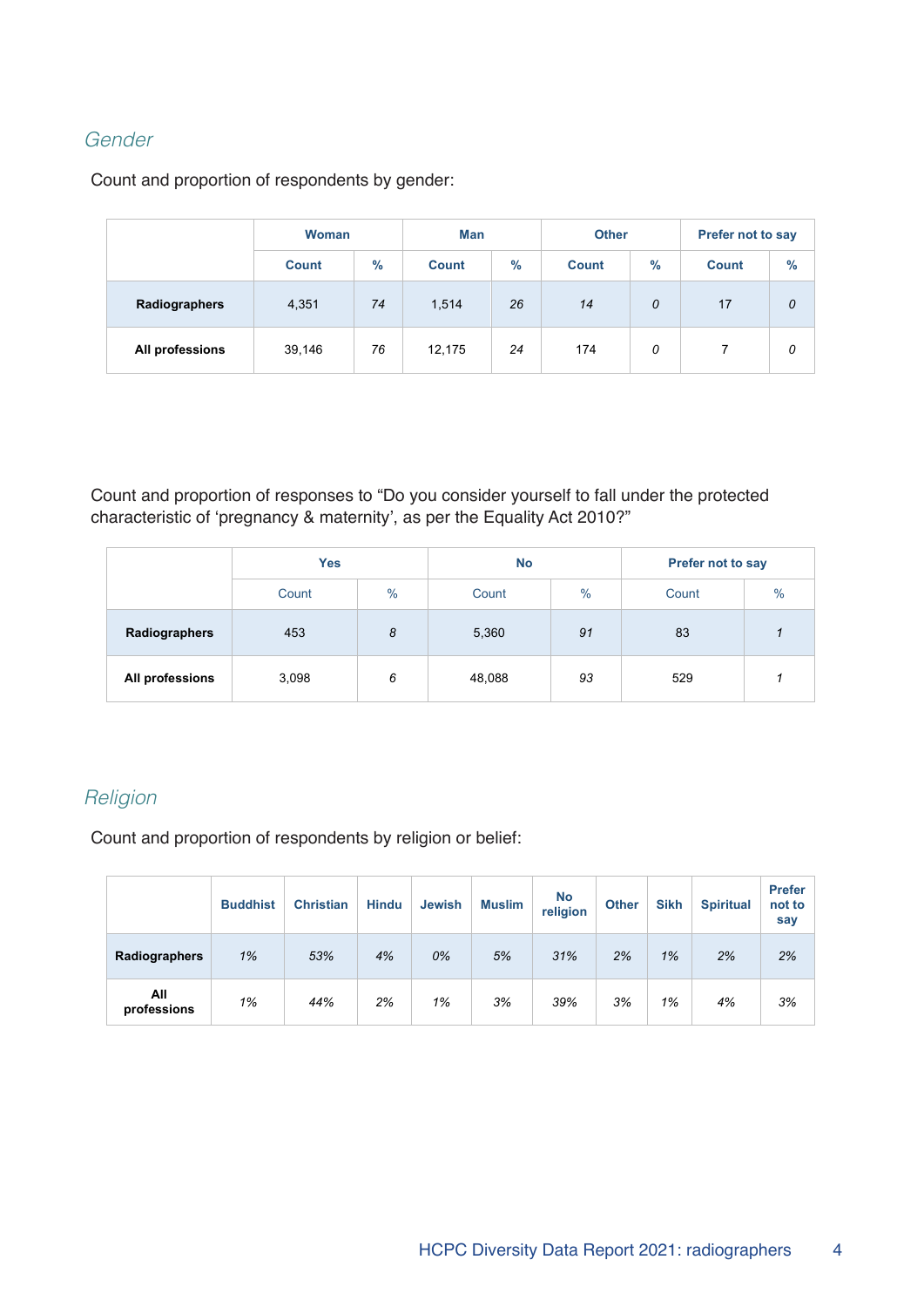#### Sexual orientation

Count and proportion of respondents by sexual orientation:

|                 | Lesbian, Gay or<br>Queer (LGQ) <sup>2</sup> |      |        | <b>Heterosexual</b> |       |      | Prefer not to say |                |  |
|-----------------|---------------------------------------------|------|--------|---------------------|-------|------|-------------------|----------------|--|
|                 | Count                                       | $\%$ | Count  | $\%$                | Count | $\%$ | Count             | $\frac{0}{0}$  |  |
| Radiographers   | 217                                         | 4    | 5,396  | 92                  | 159   | 3    | 124               | $\overline{2}$ |  |
| All professions | 2,254                                       | 4    | 46,558 | 90                  | 1,804 | 3    | 1,094             | 2              |  |

#### Caring responsibilities

Count and proportion of respondents by caring responsibility:

|                 | <b>Yes</b><br>$\frac{9}{6}$<br>Count |    | <b>No</b> |      | Prefer not to say |      |  |
|-----------------|--------------------------------------|----|-----------|------|-------------------|------|--|
|                 |                                      |    | Count     | $\%$ | Count             | $\%$ |  |
| Radiographers   | 32 <sub>2</sub><br>1,910             |    | 3,881     | 66   | 105               | 2    |  |
| All professions | 18,351                               | 35 | 32,746    | 63   | 617               |      |  |

#### Country of work

Count and proportion of respondents by country of work:

|                 | <b>England</b> |      | <b>Northern Ireland</b> |      | <b>Scotland</b> |               | <b>Wales</b> |                | <b>Other</b> |      |
|-----------------|----------------|------|-------------------------|------|-----------------|---------------|--------------|----------------|--------------|------|
|                 | Count          | $\%$ | Count                   | $\%$ | Count           | $\frac{0}{0}$ | Count        | $\frac{0}{0}$  | Count        | $\%$ |
| Radiographers   | 4,557          | 77   | 187                     | 3    | 431             |               | 261          | $\overline{4}$ | 460          | 8    |
| All professions | 42.169         | 82   | 1,348                   | 3    | 3,798           |               | 2,302        | 4              | 2,093        | 4    |

2. The term "LGQ" is used throughout the report to represent the categories: Gay Man, Gay woman/lesbian, Queer, and Prefer to self describe (where gay or queer or lesbian was indicated). This was used to ensure data remain unidentifiable, particularly where small cell counts were noted.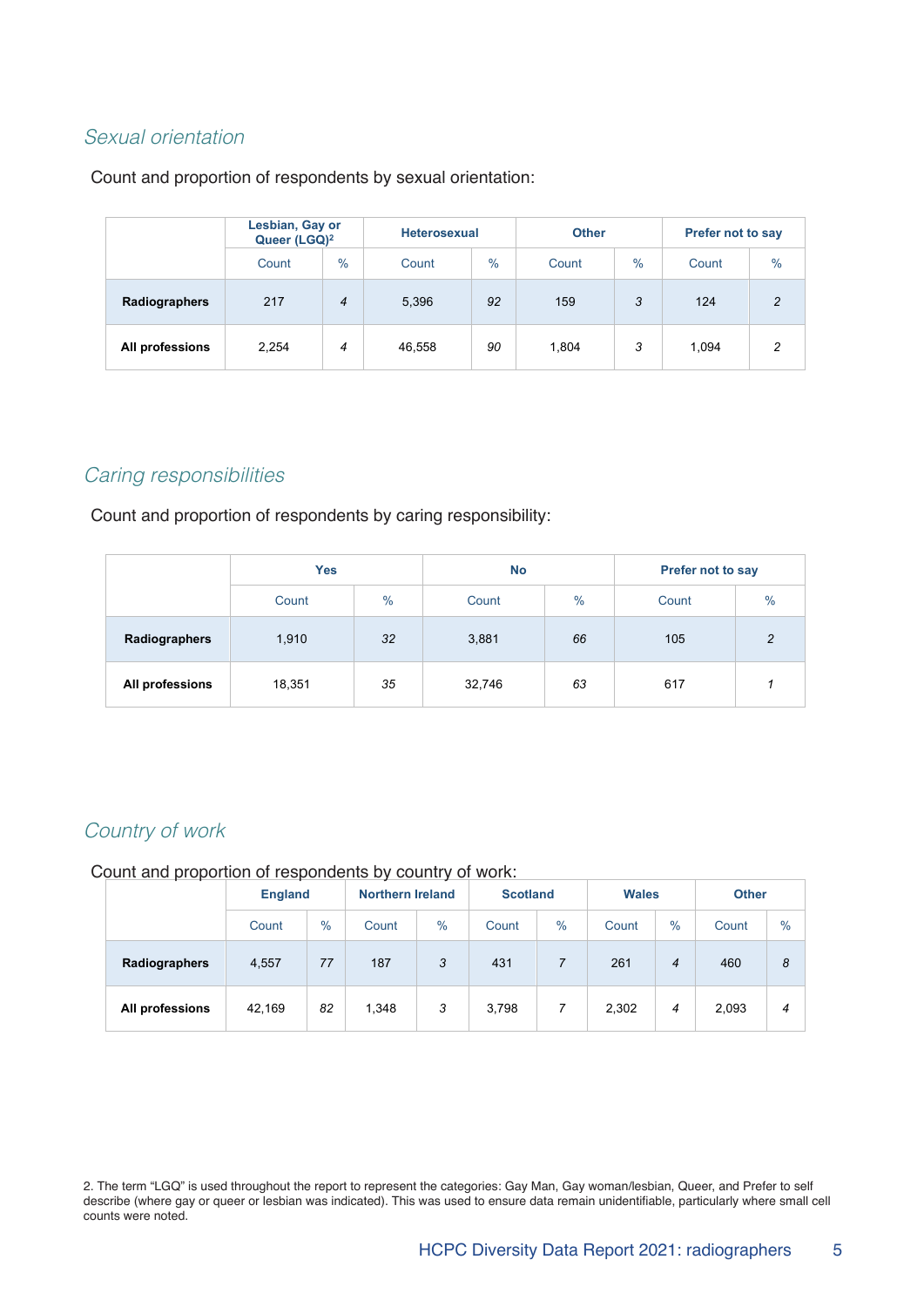# Work setting

Proportion of respondents by primary work setting:

| <b>Work Setting</b>                                          | Radiographers | All<br>professions |
|--------------------------------------------------------------|---------------|--------------------|
| <b>Adult social care</b>                                     | 0%            | 2%                 |
| <b>Community service</b>                                     | 0%            | 9%                 |
| Higher education/university/academia/research                | 3%            | 3%                 |
| Independent or private healthcare provider (clinic/business) | 5%            | 11%                |
| Independent or private healthcare provider (hospital/acute)  | 10%           | 3%                 |
| NHS Acute/ hospital/ secondary care                          | 75%           | 35%                |
| <b>NHS Mental Health service</b>                             | 0%            | 6%                 |
| <b>Other</b>                                                 | 5%            | 10%                |
| <b>Primary Care/ General Practice</b>                        | 1%            | 2%                 |
| Schools (primary/secondary/special)                          | 0%            | 4%                 |

Count and proportion of respondents by work pattern:

|                 | <b>Full-time</b> |               | Part-time |      |       | <b>Flexible hours/</b><br><b>Zero Hour</b> |       | Not currently<br>working | <b>Prefer not to</b><br>say |      |
|-----------------|------------------|---------------|-----------|------|-------|--------------------------------------------|-------|--------------------------|-----------------------------|------|
|                 | Count            | $\frac{0}{0}$ | Count     | $\%$ | Count | $\%$                                       | Count | $\%$                     | Count                       | $\%$ |
| Radiographers   | 4,061            | 69            | 1,476     | 25   | 243   | $\overline{4}$                             | 90    | $\overline{c}$           | 26                          | 0    |
| All professions | 32,236           | 62            | 15,825    | 31   | 2,126 | 4                                          | 1,200 | 2                        | 332                         |      |

# Education

Count and proportion of respondents by type of schooling:

|                 | State run or funded<br>(all types) |               | Independent (all types) |      | <b>Prefer not to say</b> |                | l don't know |               |
|-----------------|------------------------------------|---------------|-------------------------|------|--------------------------|----------------|--------------|---------------|
|                 | Count                              | $\frac{0}{0}$ | Count                   | $\%$ | Count                    | $\%$           | Count        | $\frac{0}{0}$ |
| Radiographers   | 4,740                              | 80            | 894                     | 15   | 128                      | $\overline{c}$ | 134          | 2             |
| All professions | 42,523                             | 82            | 7.931                   | 15   | 761                      |                | 504          |               |